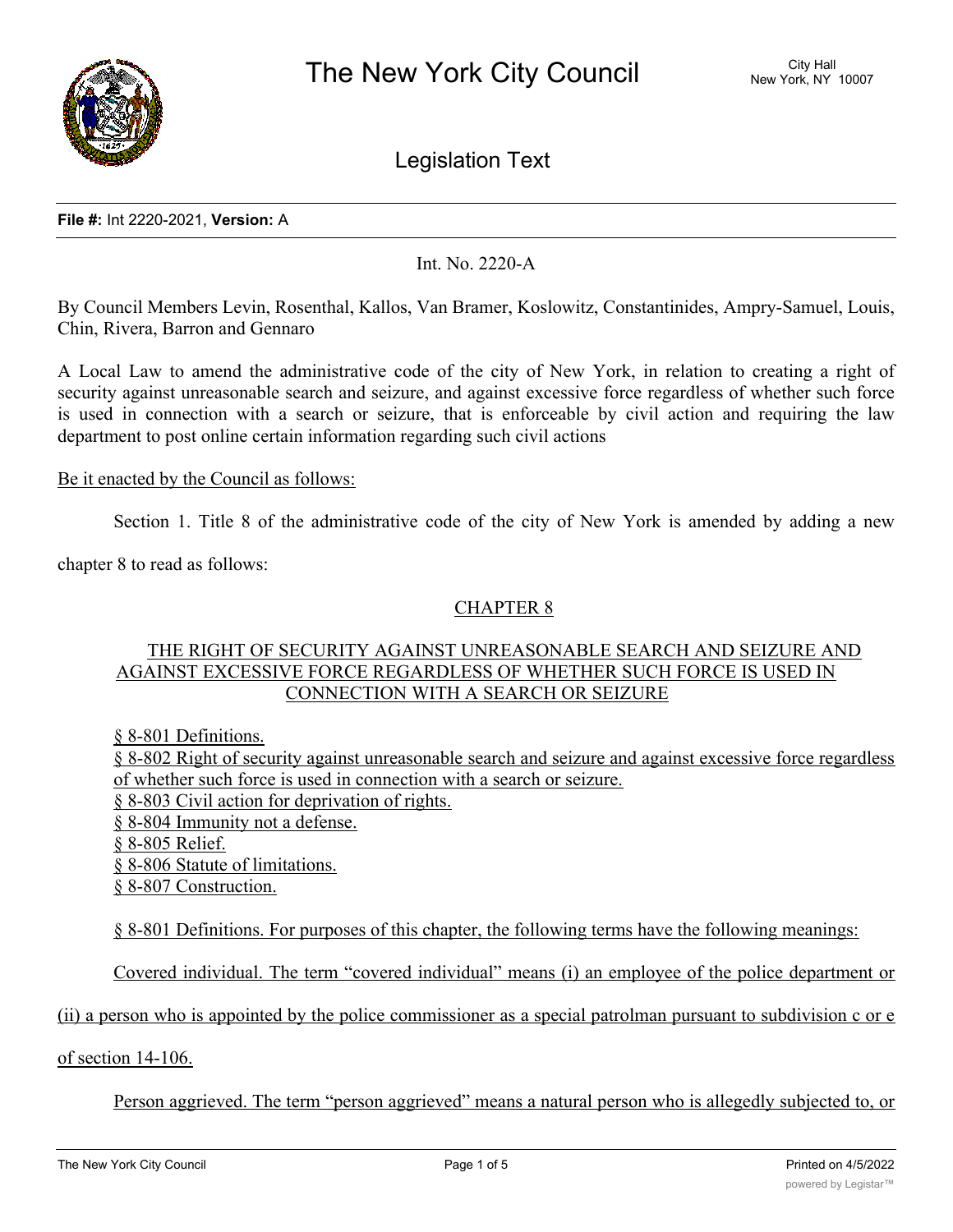allegedly caused to be subjected to, the deprivation of a right created, granted or protected by section 8-802 by a covered individual even if the only injury allegedly suffered by such natural person is the deprivation of such right.

Prevailing plaintiff. The term "prevailing plaintiff" has the meaning ascribed to such term in subdivision g of section 8-502.

State. The term "state" means the state of New York.

§ 8-802 Right of security against unreasonable search and seizure and against excessive force regardless of whether such force is used in connection with a search or seizure. The right of natural persons to be secure in their persons, houses, papers and effects against unreasonable searches and seizures, and to be secure against the use of excessive force regardless of whether such force is used in connection with a search or seizure, shall not be violated; and no warrants shall be issued but upon probable cause supported by oath or affirmation, and particularly describing the place to be searched, and the persons or things to be seized.

§ 8-803 Civil action for deprivation of rights. a. A covered individual who, under color of any law, ordinance, rule, regulation, custom or usage, subjects or causes to be subjected, including through failure to intervene, any other natural person to the deprivation of any right that is created, granted or protected by section 8-802 is liable to the person aggrieved for legal or equitable relief or any other appropriate relief.

b. The employer of a covered individual who, under color of any law, ordinance, rule, regulation, custom or usage, subjects or causes to be subjected, including through failure to intervene, any other natural person to the deprivation of any right that is created, granted or protected by section 8-802 is liable, based upon the conduct of such covered individual, to the person aggrieved for legal or equitable relief or any other appropriate relief.

c. A person aggrieved may make a claim pursuant to subdivision a of this section in a civil action in any court of competent jurisdiction by filing a complaint setting forth facts pertaining to the deprivation of any right created, granted or protected by section 8-802 and requesting such relief as such person aggrieved considers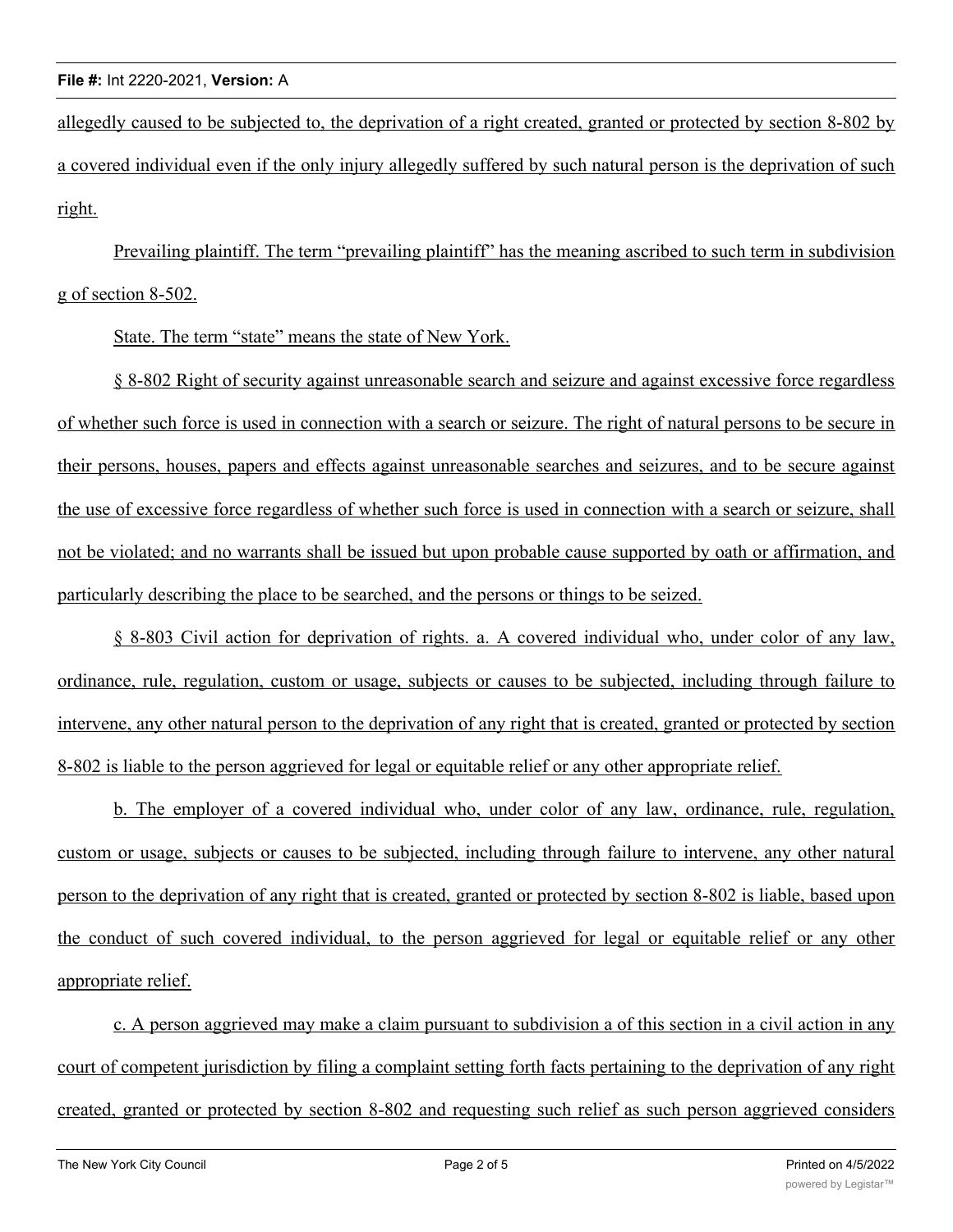#### **File #:** Int 2220-2021, **Version:** A

necessary to insure the full enjoyment of such right.

d. This section does not limit or abrogate any claim or cause of action a person aggrieved has under common law or pursuant to any other law or rule. Despite the availability of an alternative remedy under common law or pursuant to any other law or rule, the person aggrieved has and maintains a private right of action pursuant to this section. Exhaustion of any administrative remedies is not required for a person aggrieved to commence a civil action pursuant to this section. The remedies provided by this chapter are in addition to any other remedies that may be provided for under common law or pursuant to any other law or rule.

§ 8-804 Immunity not a defense. It is not a defense to liability pursuant to this chapter that a covered individual has qualified immunity or any other substantially equivalent immunity.

§ 8-805 Relief. a. In any civil action involving a claim made pursuant to section 8-803 against a covered individual or an employer thereof, a court shall, in addition to awarding any other relief, including injunctive or other equitable relief, as such court determines to be appropriate:

1. Award to a prevailing plaintiff on such claim (i) compensatory damages and, in such court's discretion, punitive damages or (ii) at the election of such plaintiff, damages of \$1,000;

2. Award to such plaintiff reasonable attorney's fees and court costs; and

3. Issue an order restraining such covered individual from engaging in further conduct in violation of such section.

b. The court shall apply the hourly rate charged by attorneys of similar skill and experience litigating similar cases when it chooses to factor the hourly rate into an attorney's fee award.

§ 8-806 Statute of limitations. Notwithstanding any provision to the contrary in section 50-k of the general municipal law or any other provision of law, a person aggrieved must make a claim pursuant to section 8-803 in a civil action within 3 years after the alleged deprivation of a right created, granted or protected by section 8-802 occurred.

§ 8-807 Construction. Except as otherwise provided in this chapter and notwithstanding section 8-130,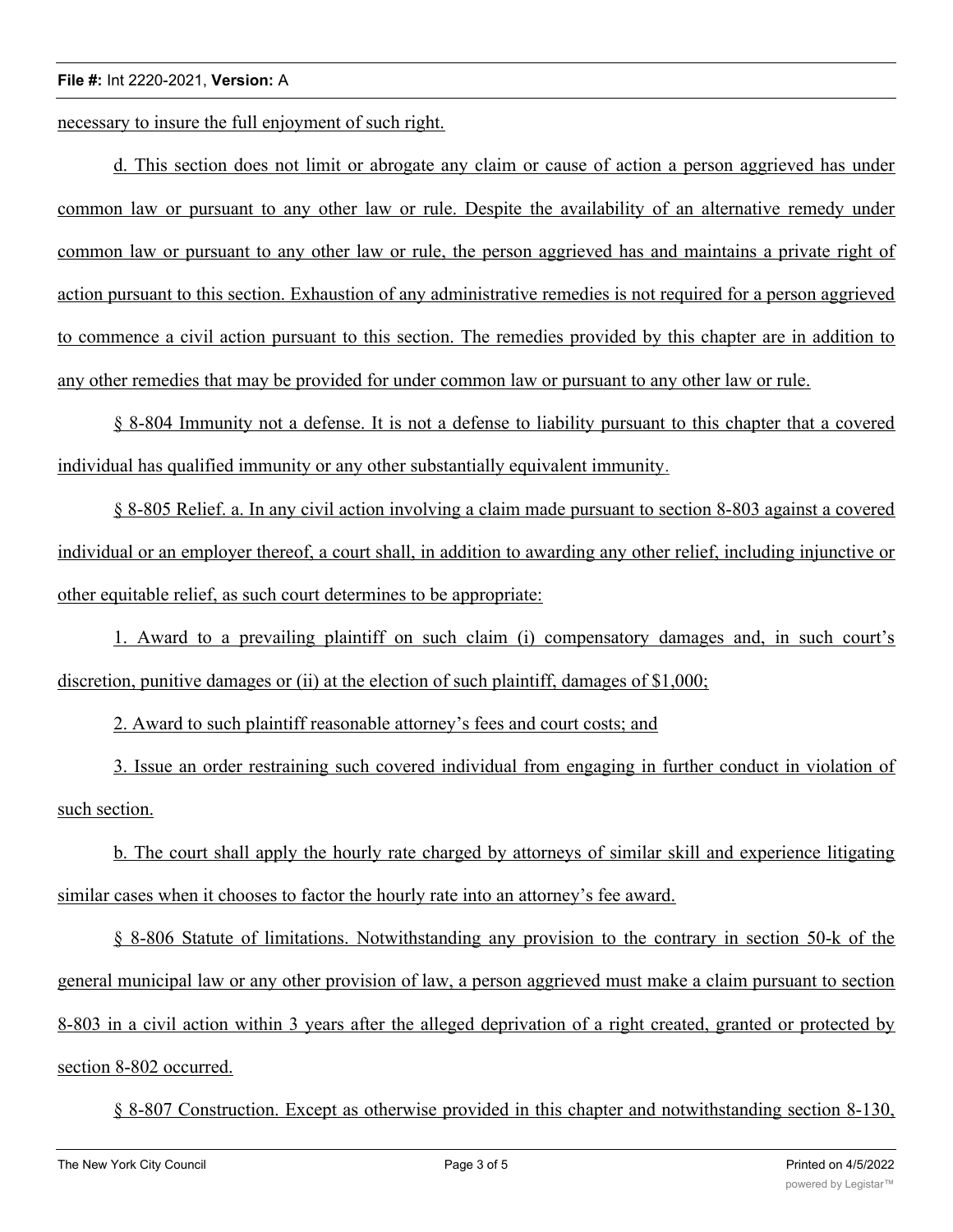### **File #:** Int 2220-2021, **Version:** A

(i) the right against unreasonable search and seizure, including excessive force used in connection with a search or seizure, created, granted or protected by section 8-802 shall be construed in the same manner as the right against unreasonable search and seizure, including excessive force used in connection with a search or seizure, created, granted or protected by the fourth amendment of the federal constitution, section 12 of article I of the state constitution and section 8 of the civil rights law and (ii) the right against excessive force, other than excessive force used in connection with a search or seizure, created, granted or protected by section 8-802 shall be construed in the same manner as the right against excessive force, other than excessive force used in connection with a search or seizure, created, granted or protected by the fourteenth amendment of the federal constitution and section 6 of article I of the state constitution.

§ 2. Section 7-114 of the administrative code of the city of New York, as added by local law number 166 for the year 2017, is amended to read as follows:

§ 7-114 Civil actions regarding the police department and covered individuals. a. For purposes of this section, the term "covered individual" has the meaning ascribed to such term in section 8-801.

b. No later than January 31, 2018 and no later than each July 31 and January 31 thereafter, the law department shall post on its website, and provide notice of such posting to the individual responsible for implementing the duties set forth in paragraph one of subdivision c of section 803 of the charter, the comptroller, the police department, the civilian complaint review board, and the commission to combat police corruption the following information regarding civil actions filed in local, state or federal court against the police department or [individual police officers] a covered individual, or both, resulting from allegations of improper police conduct, including, but not limited to, claims involving the use of force, assault and battery, malicious prosecution, [or] false arrest or imprisonment, or deprivation of a right pursuant to chapter 8 of title 8:

1. a list of civil actions filed against the police department or [individual police officers] a covered individual, or both, during the five-year period preceding each January 1 or July 1 immediately preceding each report;